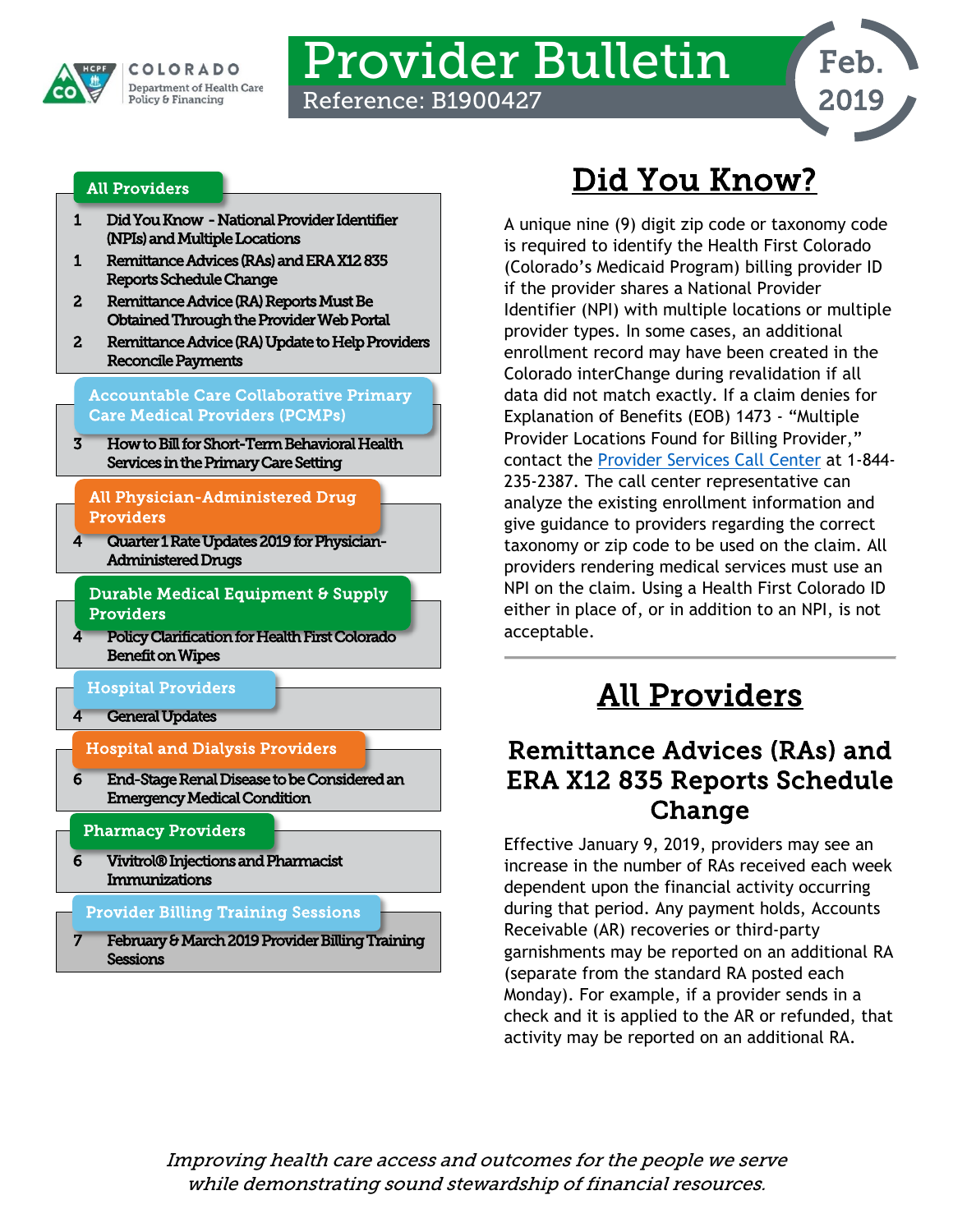An RA will not be generated if there is no financial activity during that period. Current claim payments will still be paid on a weekly cycle and RAs will still be posted each Monday. ERA X12 835s will also be posted each Monday. All trading partners/submitters were notified of these changes in the following communication: [ERA X12 835 Reports Schedule Change.](https://www.colorado.gov/pacific/sites/default/files/ERA%20X12%20835%20Reports%20Schedule%20Change%201-8-2019.pdf) A copy of the communication is available on the [EDI](https://www.colorado.gov/pacific/hcpf/edi-support)  [Support web page](https://www.colorado.gov/pacific/hcpf/edi-support) under the Communications to Submitters drop-down section.

RAs will not be distributed on state holidays and instead will be distributed the following business day. Upcoming holidays are noted on the [Provider Contacts web page.](https://www.colorado.gov/hcpf/provider-help)

Contact the [Provider Services Call Center](https://www.colorado.gov/pacific/sites/default/files/Provider%20Call%20Center%20Cheat%20Sheet.pdf) at 1-844-235-2387 with questions.

### <span id="page-1-0"></span>Remittance Advice (RA) Reports Must Be Obtained Through the Provider Web Portal

Providers are reminded that RAs are available electronically and will not be mailed out on paper. Providers must obtain their RAs through the Provider Web Portal. Refer to the [Pulling Your Remittance Advice \(RA\)](https://www.colorado.gov/pacific/sites/default/files/Pull%20your%20RA%20022718.pdf)  [Provider Portal Quick Guide](https://www.colorado.gov/pacific/sites/default/files/Pull%20your%20RA%20022718.pdf) for detailed, step-by-step instructions on accessing RAs through the portal. All Provider Web Portal and Provider Enrollment Portal Quick Guides are available on the [Quick Guides and](https://www.colorado.gov/hcpf/interchange-resources)  [Webinars web page.](https://www.colorado.gov/hcpf/interchange-resources)

### <span id="page-1-1"></span>Remittance Advice (RA) Update to Help Providers Reconcile Payments

Many providers have had questions about how to reconcile claim adjustments reflected on their RAs. Based on provider feedback, the Financial Transactions page of the RA has been updated to provide additional payment and recoupment information. These changes were implemented on January 9, 2019, and appeared on RAs starting January 14, 2019.

A detailed summary of the RA updates is available on the [Provider News](https://www.colorado.gov/pacific/hcpf/provider-news)  [web page](https://www.colorado.gov/pacific/hcpf/provider-news) under the All Providers drop-down section, titled [Remittance](https://www.colorado.gov/pacific/sites/default/files/Remittance%20Advice%20%28RA%29%20Update%20to%20Help%20Providers%20Reconcile%20Payment%20Remittances%201-9-2019.pdf)  [Advice \(RA\) Update to Help Providers Reconcile Payment Remittances 1-9-](https://www.colorado.gov/pacific/sites/default/files/Remittance%20Advice%20%28RA%29%20Update%20to%20Help%20Providers%20Reconcile%20Payment%20Remittances%201-9-2019.pdf) [2019.](https://www.colorado.gov/pacific/sites/default/files/Remittance%20Advice%20%28RA%29%20Update%20to%20Help%20Providers%20Reconcile%20Payment%20Remittances%201-9-2019.pdf)

The following resources have been updated to reflect the latest RA updates:



- [Reading the Remittance Advice \(RA\) Dated on or After 1/9/2019](https://www.colorado.gov/pacific/sites/default/files/Reading%20the%20Remittance%20Advice%20Dated%20on%20or%20After%2001092019%20v1.pdf) (available on the Quick Guides and [Webinars web page\)](https://www.colorado.gov/pacific/hcpf/interchange-resources)
- [General Provider Information manual](https://www.colorado.gov/pacific/sites/default/files/General_Provider_Information%20v2_3.pdf) (available on the [Billing Manuals web page\)](https://www.colorado.gov/pacific/hcpf/billing-manuals)

Contact the [Provider Services Call Center](https://www.colorado.gov/pacific/sites/default/files/Provider%20Call%20Center%20Cheat%20Sheet.pdf) at 1-844-235-2387 with questions.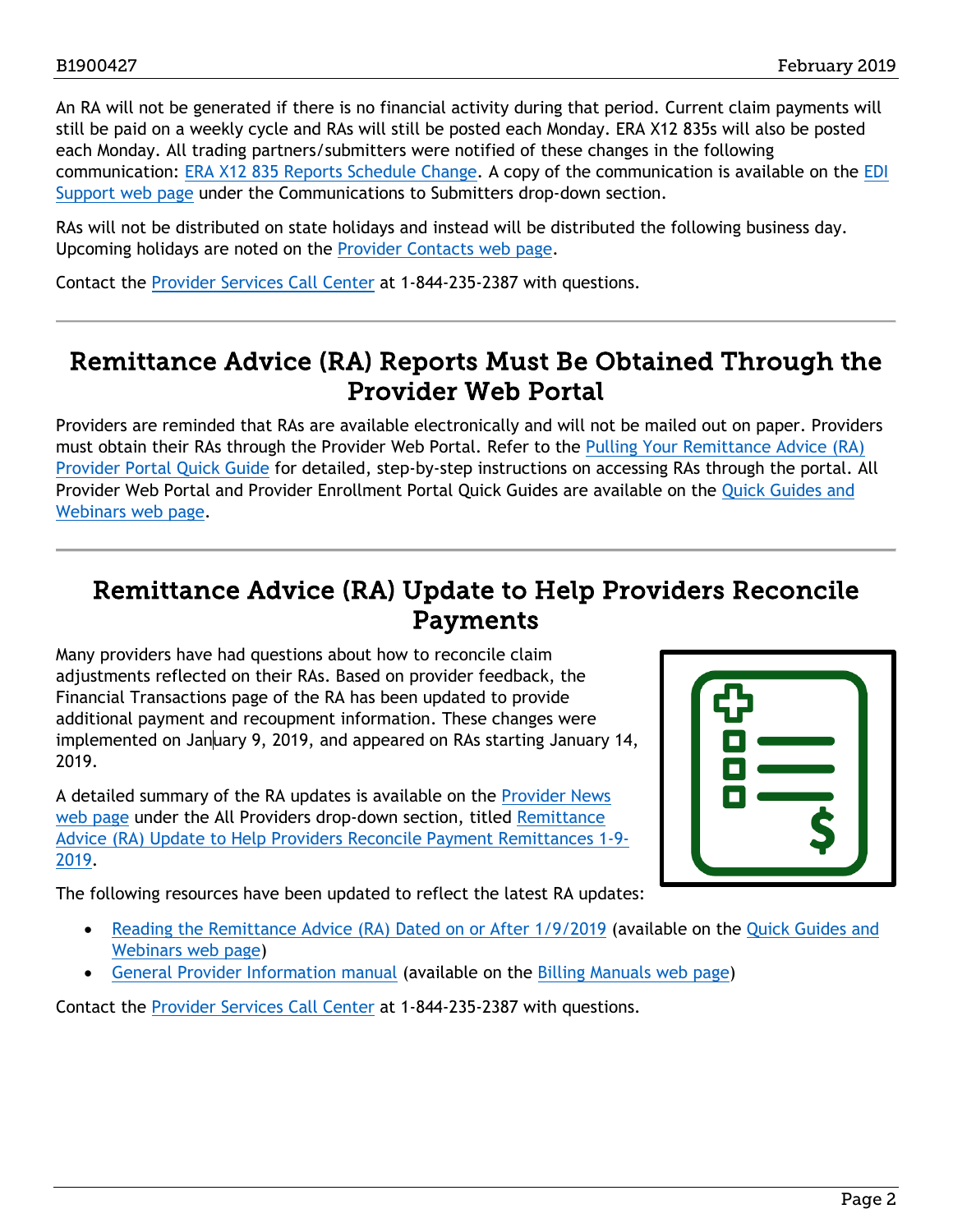# <span id="page-2-1"></span>Accountable Care Collaborative Primary Care Medical Providers (PCMPs)

### <span id="page-2-0"></span>How to Bill for Short-Term Behavioral Health Services in the Primary Care Setting



Access has been increased to short-term behavioral health (mental health and substance use disorder) services within the primary care setting as of July 1, 2018. The intent of this change is to provide additional access to behavioral health services for short-term episodes of care for low-acuity conditions.

With this change, the first six (6) visits can be billed directly to DXC Technology (DXC) and not the Regional Accountable Entity (RAE).

#### **Allowable Procedure Codes**

Only the following procedure codes are reimbursable under the Department's short-term behavioral health services policy:

- 90791--Diagnostic evaluation without medical services
- 90832--Psychotherapy 30 minutes
- 90834--Psychotherapy 45 minutes
- 90837--Psychotherapy 60 minutes
- 90846--Family psychotherapy without patient
- 90847--Family psychotherapy with patient

#### **Billing Provider Requirements**

PCMPs may submit claims for fee-for-service (FFS) directly to DXC for short-term behavioral health services if they have a Health First Colorado-enrolled, licensed behavioral health clinician on site that provided the service. The billing provider must be contracted with a RAE as a PCMP and billing as one of the following primary care provider types:

- Clinic (primary care)
- Federally Qualified Health Center (FQHC)
- Rural Health Clinic (RHC)
- Indian Health Services (IHS) provider
- Non-physician practitioner group

#### **Other Billing Requirements/Restrictions**

- The rendering provider on the claim must be a licensed behavioral health clinician and enrolled with Health First Colorado.
- The PCMP may be reimbursed through FFS for up to six (6) visits per state fiscal year (defined as July 1 - June 30).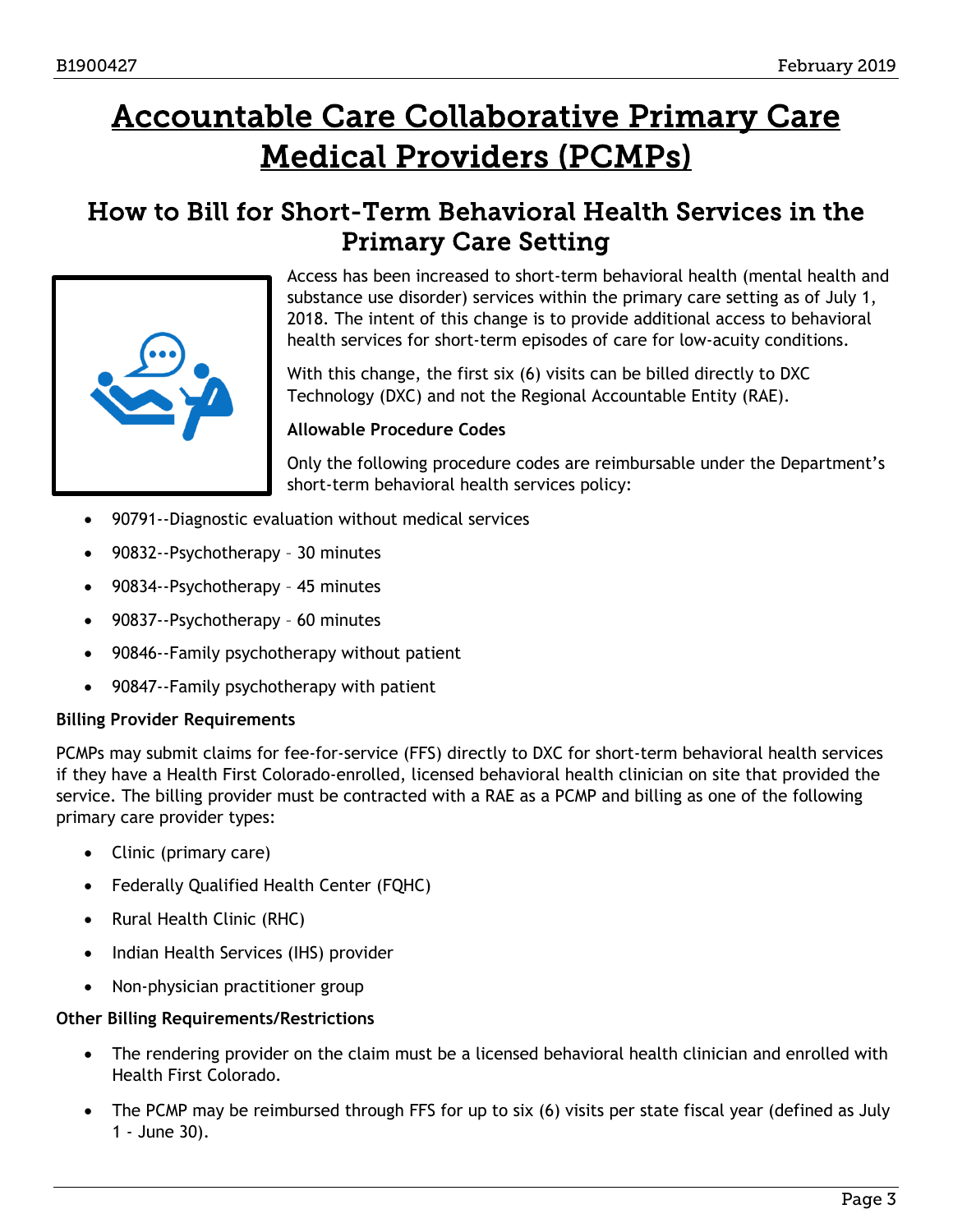- A visit is defined as a single date of service.
- Additional visits beyond six (6) during a state fiscal year may be eligible for reimbursement by the RAE in accordance with provider credentialing and utilization management policies and procedures.

#### **Additional Information & Resources**

- [Short-Term Behavioral Health Services in the Primary Care Setting Fact Sheet](https://www.colorado.gov/pacific/sites/default/files/Short-term%20Behavioral%20Health%20Services%20in%20Primary%20Care%20Fact%20Sheet%20Jan%202019.pdf) (available on the [Accountable Care Collaborative Phase II web page\)](https://www.colorado.gov/HCPF/ACCPhase2)
- [Verifying Member Eligibility and Co-Pay Provider Web Portal Quick Guide](https://www.colorado.gov/pacific/sites/default/files/Member%20Eligibility%20021318_0.pdf) (available on the [Quick](https://www.colorado.gov/hcpf/interchange-resources)  [Guides and Webinars web page\)](https://www.colorado.gov/hcpf/interchange-resources)
- [Accountable Care Collaborative Phase II web page](https://www.colorado.gov/HCPF/ACCPhase2)

# All Physician-Administered Drug Providers

### <span id="page-3-4"></span><span id="page-3-0"></span>Quarter 1 Rate Updates 2019 for Physician-Administered Drugs

The Department has updated the Physician-Administered Drug rates for the first quarter of 2019. The new rates have a start date of January 1, 2019. The new rates are posted to the [PAD Fee Schedule web page.](https://www.colorado.gov/pacific/hcpf/provider-rates-fee-schedule)

# <span id="page-3-3"></span>Durable Medical Equipment & Supply Providers

### <span id="page-3-1"></span>Policy Clarification for Health First Colorado Benefit on Wipes

Due to coding changes by the Centers for Medicare & Medicaid Services (CMS), procedure code A9286 is covered and requires a prior authorization. The [Durable Medical Equipment, Prosthetics, Orthotics, and](https://www.colorado.gov/pacific/sites/default/files/DMEPOS%20Billing%20Manual%20v1_2.pdf)  [Supplies \(DMEPOS\)](https://www.colorado.gov/pacific/sites/default/files/DMEPOS%20Billing%20Manual%20v1_2.pdf) billing manual, available on the [Billing Manual web page](https://www.colorado.gov/hcpf/billing-manuals) under the CMS 1500 drop-down section, states that wipes are not a benefit. CMS changes do not change the coverage for Health First Colorado for wipes. Providers should not submit a request for authorization using this code to obtain wipes.

<span id="page-3-5"></span>Contact [hcpf\\_dme@hcpf.state.co.us](mailto:hcpf_dme@hcpf.state.co.us) with policy questions.

# Hospital Providers

### General Updates

#### <span id="page-3-2"></span>**Inpatient Hospitals**

#### **Fiscal Year (FY) 2018-19 Inpatient Hospital Base Rates Update**

Notification of the Centers for Medicare & Medicaid Services (CMS) approval was received by the Payment Reform Department staff on December 26, 2018. All mass adjustments for FY 2018-19 rates will be reprocessed by DXC.

**Rebasing Health First Colorado Inpatient Hospital Rates for FY 2019- 2020**

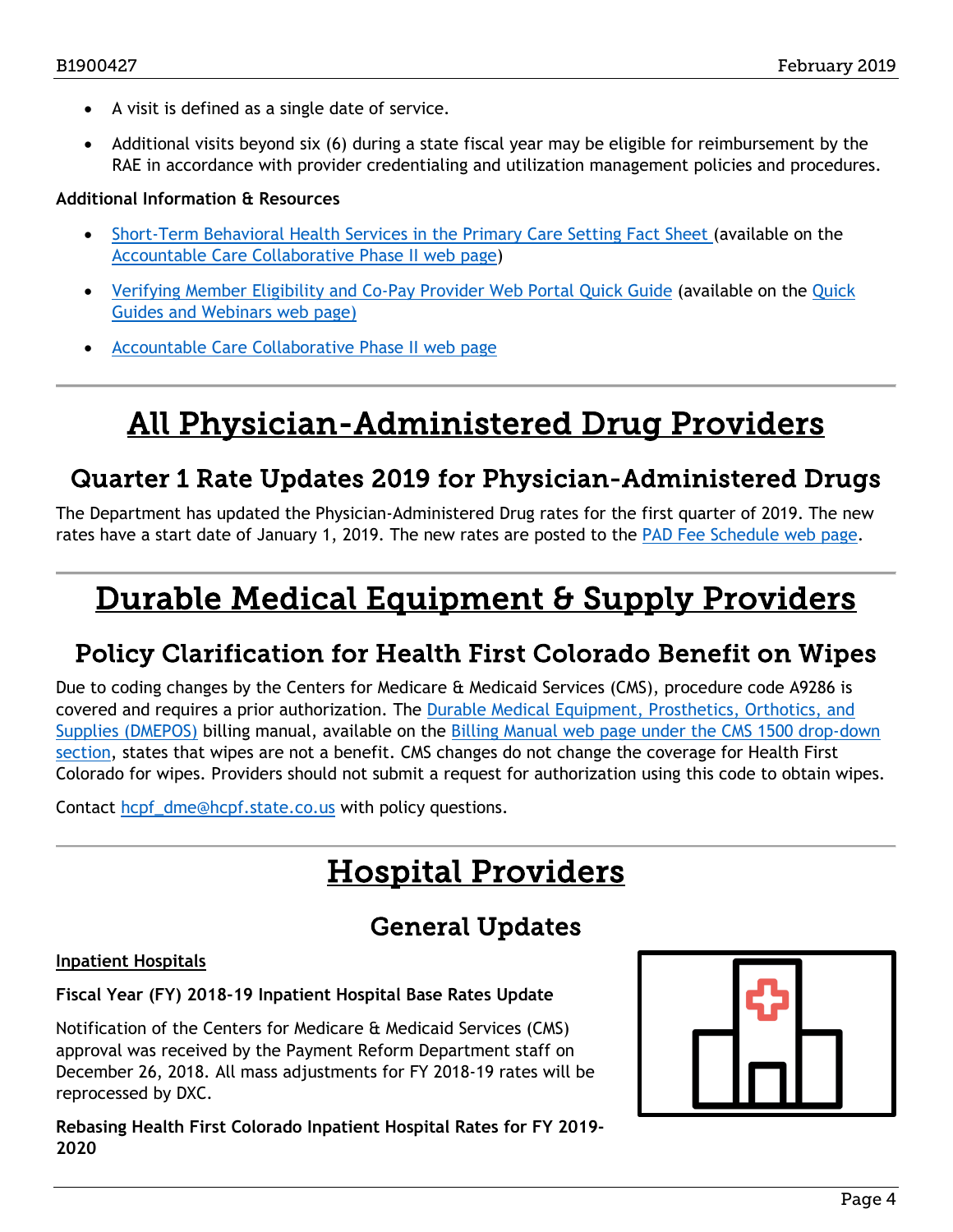As specified by Health First Colorado regulations, 10 CCR 2505-10, Section 8.300.5, for the purpose of rate setting effective on July 1 of each fiscal year, the Department uses the most recently audited Medicare/Medicaid Cost Report (CMS 2552) available as of March 1 of each fiscal year.

In order to calculate a hospital's inpatient base rate and the Health First Colorado-specific add-ons for FY 2019-2020, it is imperative that the Department's hospital contractor, Myers and Stauffer LC, receives the agency's most recent finalized Medicare Notice of Program Reimbursement (NPR) by March 1, 2019. **The Department will be using the most recent finalized report Myers and Stauffer LC has as of March 1, 2019, for rebasing inpatient hospital rates.** Please note that **there is no extension** to this date.

Please submit the following:

- Electronic Cost Report (ECR) file (if available) or hard copy
- Copy of Medicare adjustments
- Notice of Program Reimbursement letter
- If a reopening was completed, send the most recent finalized report

#### **If a facility fails to include the Notice of Program Reimbursement letter, the other documents submitted will not be used for rate setting.**

Electronic submissions may be sent to Kelly Swope at [kswope@mslc.com](mailto:kswope@mslc.com) or through regular mail to:

Attn: Kelly Swope, Senior Manager Myers and Stauffer LC 6312 S Fiddlers Green Cir Suite 510N Greenwood Village, CO 80111

Contact Diana Lambe at [Diana.Lambe@state.co.us](mailto:diana.lambe@state.co.us) with any questions.



#### **Inpatient Hospital Per Diem Rate Group**

#### **Web Page**

A new web page has been created to house the Inpatient Per Diem Rates. Providers are encouraged to visit the [Inpatient Hospital Per Diem Reimbursement Group web page.](https://www.colorado.gov/pacific/hcpf/inpatient-hospital-diem-reimbursement-group)

There are no meetings currently scheduled. Past meeting materials are available on the [Hospital](https://www.colorado.gov/pacific/hcpf/hospital-stakeholder-engagement-meetings)  [Stakeholder Engagement Meeting's web page.](https://www.colorado.gov/pacific/hcpf/hospital-stakeholder-engagement-meetings)

#### **Outpatient Hospitals**

#### **Bi-Monthly Enhanced Ambulatory Patient Group (EAPG) Meetings**

The bi-monthly EAPG meetings have merged into the Hospital Stakeholder Engagement Meetings. Please review the [Hospital Stakeholder Engagement Meeting's web page](https://www.colorado.gov/pacific/hcpf/hospital-stakeholder-engagement-meetings) for upcoming meeting dates. For 2018 EAPG Meeting materials, visit the [Outpatient Hospital Payment](https://www.colorado.gov/pacific/hcpf/outpatient-hospital-payment) web page.

Contact Andrew Abalos at [Andrew.Abalos@state.co.us](mailto:Andrew.Abalos@state.co.us) or 303-866-2130 with any questions regarding EAPG rates or the EAPG methodology.

#### **All Hospital Providers**

#### **Bi-Monthly Hospital Stakeholder Engagement Meetings**

The Department will continue to host bi-monthly Hospital Engagement meetings to discuss current issues regarding payment reform and operational processing. The next meeting is scheduled for Friday, March 1,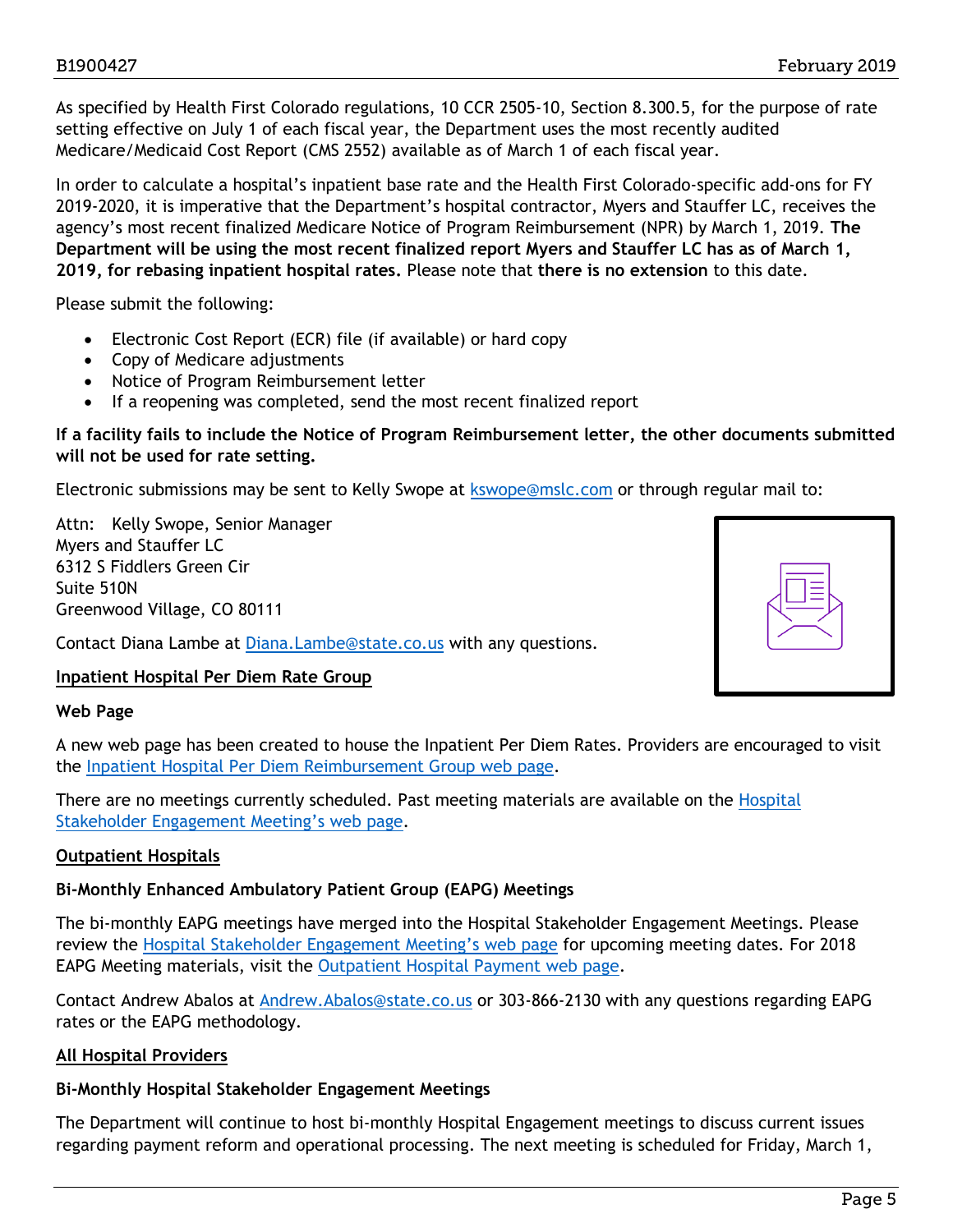2019, 9:00 a.m. - 12:00 p.m. at 303 E 17th Ave, Denver, Conference Room 7B & 7C. A calendar for meetings in 2019 is currently posted.

[Sign up to receive the Hospital Stakeholder Engagement Meeting newsletters.](https://visitor.r20.constantcontact.com/manage/optin?v=001HfxrbpGNWZ0lZnPp6t3PG2s9XPNl8ZvgFdjsKvSnhIy8z9JmHyp6DeoLJ3saT6x0SeqRR1ub149uoXxe1ok4jTzfMSQ0BN7S5vcLiRO7gdY%3D)

Visit the [Hospital Engagement Meeting web page](https://www.colorado.gov/pacific/hcpf/hospital-stakeholder-engagement-meetings) for more details, meeting schedule and past meeting materials.

Contact Elizabeth Quaife at [Elizabeth.Quaife@state.co.us](mailto:Elizabeth.Quaife@state.co.us) with any questions or topics to be discussed at future meetings. Advance notice will provide the Rates team time to bring additional Department personnel to the meetings to address different concerns.

# Hospital and Dialysis Providers

### <span id="page-5-2"></span><span id="page-5-0"></span>End-Stage Renal Disease to be Considered an Emergency Medical Condition



Effective February 1, 2019, the Department will consider End-Stage Renal Disease to be an emergency medical condition. This policy change affects recipients of the Emergency Medicaid Service which covers emergency-only medical treatment for anyone who does not meet the citizenship requirement of Health First Colorado, but meets all other eligibility criteria.

Coverage under this policy is limited to care and services necessary in the treatment of End-Stage Renal Disease, including dialysis treatment at independent freestanding dialysis centers. Organ transplants and home dialysis are not covered for recipients of the Emergency Medicaid Service.

To indicate an emergency when billing:

- CMS-1500/837P: Use field 24C (EMG)
- UB-04/837I: Indicate Admission Type 1 (Emergency) or 5 (Trauma)

For more information, refer to the [Dialysis Billing Manual,](https://www.colorado.gov/pacific/sites/default/files/UB-04_Dialysis%20v1_4.pdf) available on the [Provider Billing Manual web page](https://www.colorado.gov/hcpf/billing-manuals) under the UB-04 drop-down section.

<span id="page-5-3"></span>Contact Jessica Pekala at Jessica. Pekala@state.co.us with policy questions.

# Pharmacy Providers

### Vivitrol® Injections and Pharmacist Immunizations

#### <span id="page-5-1"></span>**Vivitrol**® **Injections**

Effective January 1, 2019, the Department implemented House Bill 1007 (HB-1007), which stipulates that if a pharmacy has entered into a collaborative practice agreement with one or more physicians for the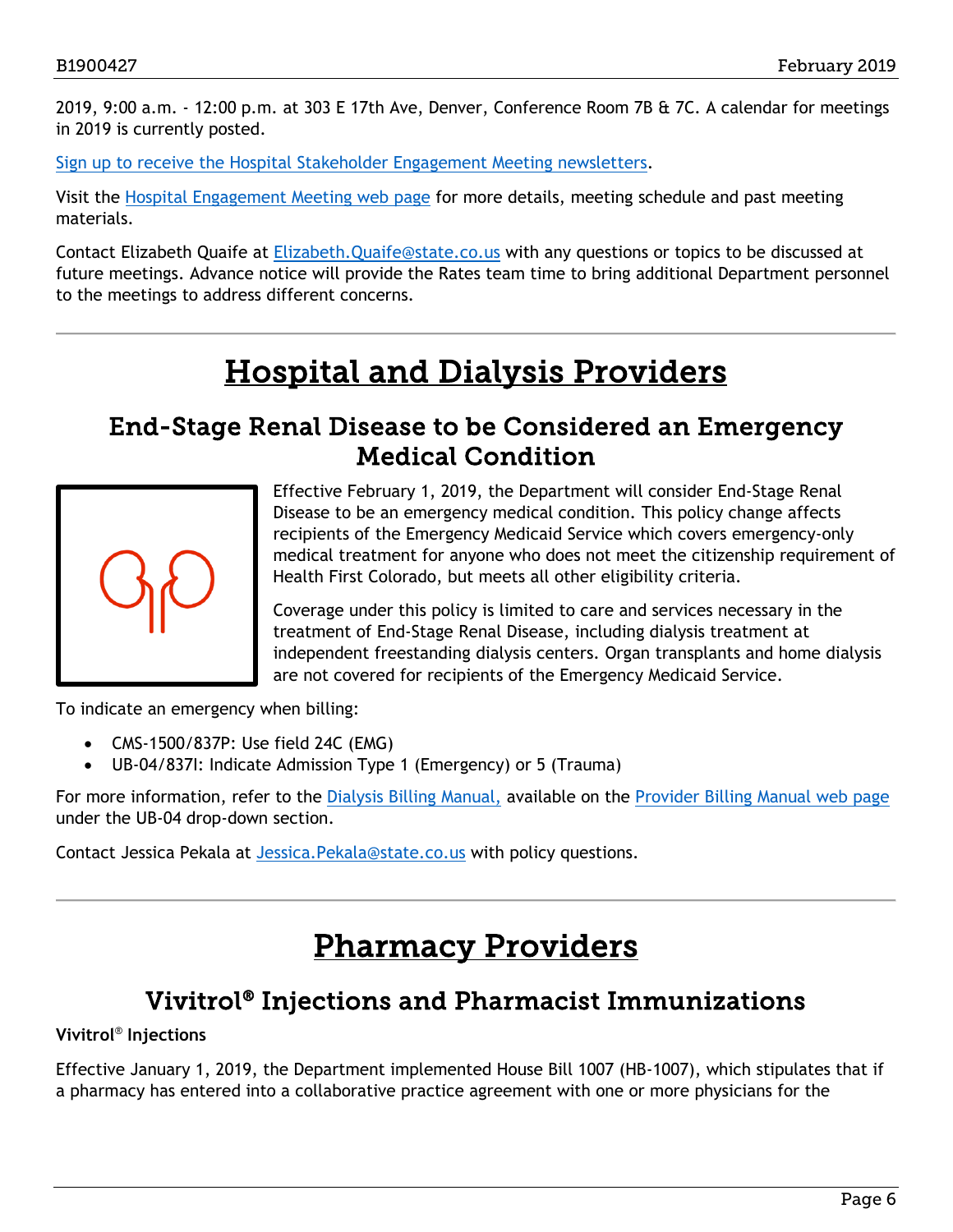purposes of administering Vivitrol®, the pharmacy where the injection is administered shall receive reimbursement when an enrolled pharmacist administers it.

The code for the Vivitrol® injection is J2315.

The CPT administration code for this injectable is 96372.

#### **Pharmacist Immunizations**

Effective November 1, 2018, pharmacists were able to enroll with Health First Colorado. Enrolled pharmacists can administer the vaccinations below in a pharmacy:

| <b>Pharmacist Immunization</b><br>List | <b>CPT Codes</b> |
|----------------------------------------|------------------|
| HZV SubQ                               | 90736            |
| <b>HZV IM</b>                          | 90750            |
| <b>PCV 13</b>                          | 90670            |
| PPSV23                                 | 90732            |
| Td                                     | 90714            |
| TDaP                                   | 90715            |

The CPT administration codes for immunizations are:

- 90471
- 90472
- 90473
- 90474

Rates for the CPT and J Codes can be found on the Provider Rates & Fee [Schedule web page.](https://www.colorado.gov/pacific/hcpf/provider-rates-fee-schedule)

For more information specific to pharmacist enrollment, visit the [Pharmacist](https://www.colorado.gov/pacific/hcpf/otc-immunizations)  [Enrollment: Over-the-Counter and Immunizations web page.](https://www.colorado.gov/pacific/hcpf/otc-immunizations)

Immunizations and injections are billed on a CMS 1500 professional claim form.

Contact the [Provider Services Call Center](https://www.colorado.gov/pacific/sites/default/files/Provider%20Call%20Center%20Cheat%20Sheet.pdf) at 1-844-235-2387 for claims assistance.

<span id="page-6-1"></span>Contact Kristina Gould at [Kristina.Gould@state.co.us](mailto:Kristina.Gould@state.co.us) with policy questions.

| M |  |
|---|--|
|   |  |
|   |  |
|   |  |
|   |  |

## Provider Billing Training Sessions

### February & March 2019 Provider Billing Training Sessions

<span id="page-6-0"></span>Providers are invited to participate in training sessions for an overview of Health First Colorado billing instructions and procedures. The current and following months' workshop calendars are shown below.

#### **Who Should Attend?**

Staff who submit claims, are new to billing Health First Colorado services or need a billing refresher course should consider attending one or more of the following provider training sessions.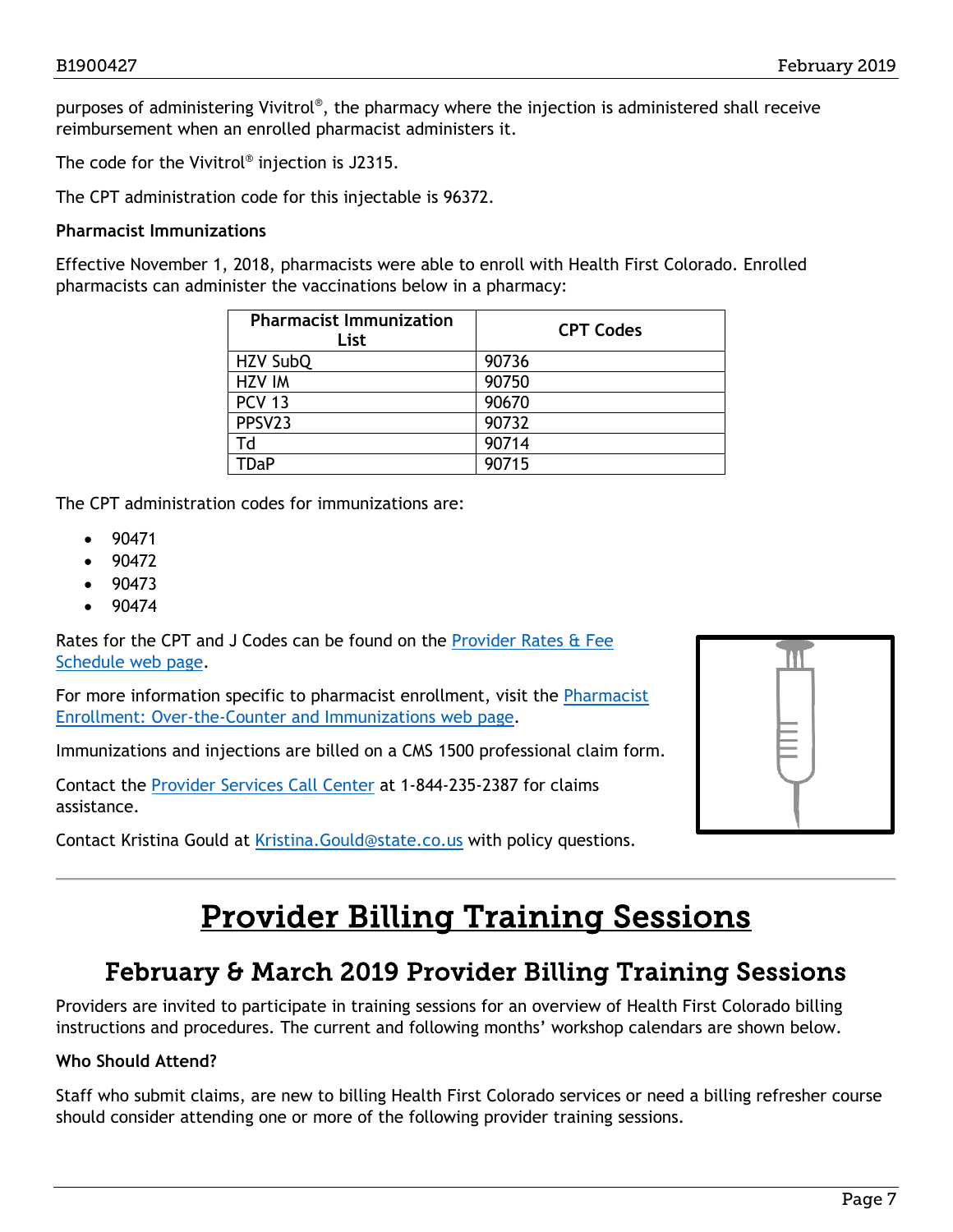The UB-04 and CMS 1500 training sessions provide high-level overviews of claim submission, prior authorizations, navigating the [Department's website,](https://www.colorado.gov/hcpf/) using the [Provider Web Portal,](https://colorado-hcp-portal.xco.dcs-usps.com/hcp/provider/Home/tabid/135/Default.aspx) and more. For a preview of the training materials used in these sessions, refer to the [UB-04 Beginning](https://www.colorado.gov/pacific/sites/default/files/2018%20Institutional%20Beginning%20Billing%20Workshop%20UB-04%20vers%201.6.pdf) Billing Workshop and [CMS 1500 Beginning Billing Workshop](https://www.colorado.gov/pacific/sites/default/files/2018%20CMS%20Beginning%20Billing%20011218%20Ver%201.7.pdf) on the [Provider Training web page.](https://www.colorado.gov/pacific/hcpf/provider-training)

For more training materials on navigating the Provider Web Portal, refer to the Provider Web Portal Quick Guides available on the [Quick Guides and Webinars web page.](https://www.colorado.gov/hcpf/interchange-resources)

**Note:** Trainings may end prior to 11:30 a.m. MT. Time has been allotted for questions at the end of each session.

| Sunday          | Monday           | Tuesday        | Wednesday | <b>Thursday</b> | Friday | Saturday |
|-----------------|------------------|----------------|-----------|-----------------|--------|----------|
| 3               | $\boldsymbol{A}$ | 5              | 6         | 7               | 8      | 9        |
|                 |                  |                |           | <b>CMS 1500</b> |        |          |
|                 |                  |                |           | Provider        |        |          |
|                 |                  |                |           | <b>Workshop</b> |        |          |
|                 |                  |                |           | $9:00 a.m. -$   |        |          |
|                 |                  |                |           | $11:30$ a.m.    |        |          |
|                 |                  |                |           | МT              |        |          |
| Sunday          | Monday           | <b>Tuesday</b> | Wednesday | <b>Thursday</b> | Friday | Saturday |
| 10 <sup>°</sup> | 11               | 12             | 13        | 14              | 15     | 16       |
|                 |                  |                |           |                 |        |          |
|                 |                  |                |           |                 |        |          |
|                 |                  |                |           |                 |        |          |
|                 |                  |                |           |                 |        |          |
| Sunday          | Monday           | <b>Tuesday</b> | Wednesday | <b>Thursday</b> | Friday | Saturday |
| 17              | 18               | 19             | 20        | 21              | 22     | 23       |
|                 |                  |                |           | <b>UB-04</b>    |        |          |
|                 |                  |                |           | Provider        |        |          |
|                 |                  |                |           | <b>Workshop</b> |        |          |
|                 |                  |                |           | $9:00 a.m. -$   |        |          |
|                 |                  |                |           | $11:30$ a.m.    |        |          |
|                 |                  |                |           | МT              |        |          |

#### **February 2019**